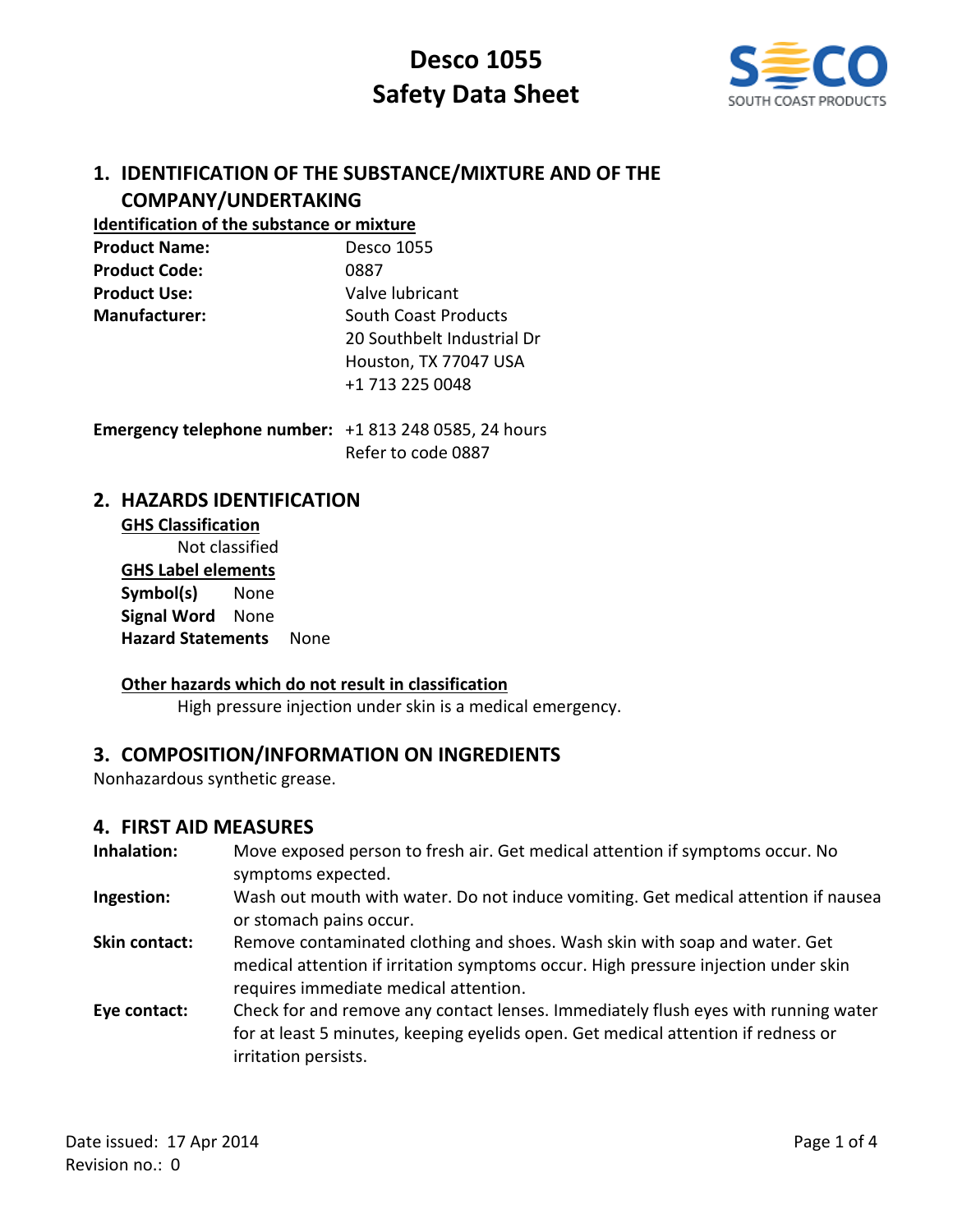

# **5. FIRE-FIGHTING MEASURES**

| Suitable media:<br><b>Not suitable:</b><br><b>Combustion products:</b> | Use dry chemical, $CO2$ , water spray (fog) or foam.<br>Do not use water jet.<br>Carbon monoxide, carbon dioxide, products of incomplete<br>hydrocarbon combustion. |
|------------------------------------------------------------------------|---------------------------------------------------------------------------------------------------------------------------------------------------------------------|
| Special protective equipment<br>for fire-fighters:                     | Fire-fighters should wear appropriate protective equipment and self-<br>contained breathing apparatus with a full face-piece operated in<br>positive pressure mode. |

### **6. ACCIDENTAL RELEASE MEASURES**

**Personal precautions:** Wear appropriate personal protection equipment (see section 8). **Environmental precautions**: Causes slipping hazard. Recover free product. If small amount, clean residue with soap and water. Otherwise use suitable oil adsorbent. Dispose of material in accordance with all regulations. Keep product out of sewers and watercourses. Advise authorities if large amounts of product enters waterways or extensive land areas.

### **7. HANDLING AND STORAGE**

**Handling:** Wear appropriate personal protection equipment (see section 8). Do not eat, drink or smoke when using. Wash thoroughly after handling. Follow good hygiene and housekeeping practices. **Storage:** Store in cool dry area in original or equivalent container in accordance with all regulations. Do not expose to extreme heat or flame. Store below 65°C, away from strong oxidizers and acids.

### **8. EXPOSURE CONTROLS/PERSONAL PROTECTION**

| <b>Control parameters:</b>   | No occupational exposure limits.                                                  |
|------------------------------|-----------------------------------------------------------------------------------|
| <b>Engineering controls:</b> | Use with adequate ventilation.                                                    |
| <b>Eye/face protection:</b>  | Safety glasses. Ensure eye bath is to hand.                                       |
| Hand protection:             | Protective gloves if prolonged or repeated contact is unavoidable.                |
| Skin protection:             | No additional protection required beyond normal industrial attire is<br>required. |

**Respiratory protection:** No special measures required.

### **9. PHYSICAL AND CHEMICAL PROPERTIES**

| <b>Appearance and odor:</b>      | Black semi-solid, mild odor        |
|----------------------------------|------------------------------------|
| pH:                              | Not applicable, insoluble in water |
| Flash point:                     | 238°C (460°F) (Cleveland open cup) |
| <b>Evaporation rate:</b>         | No data                            |
| <b>Upper flammability limit:</b> | No data                            |
| Lower flammability limit:        | No data                            |
| Vapor pressure:                  | No data                            |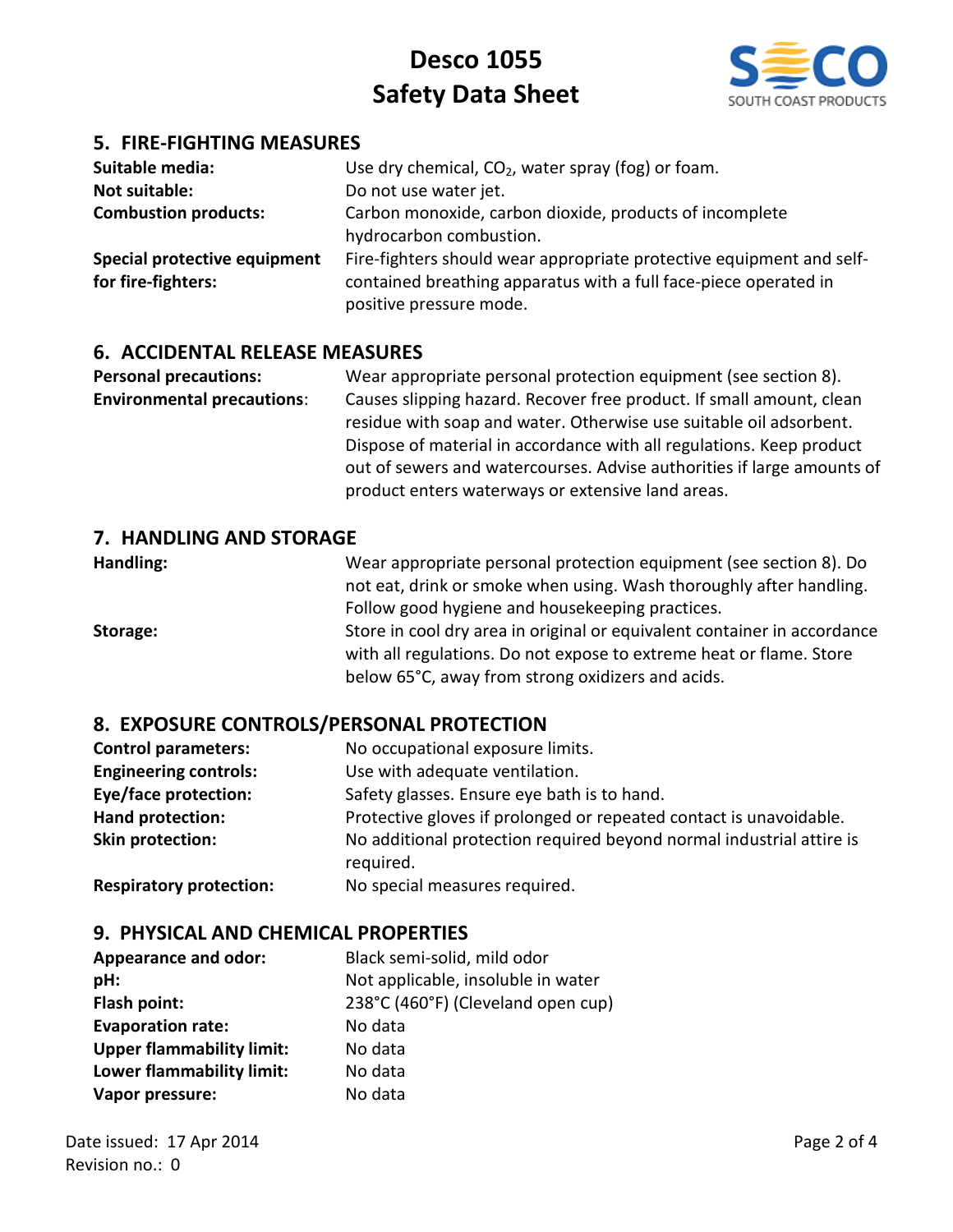

| Vapor density:           | No data                                                           |
|--------------------------|-------------------------------------------------------------------|
| <b>Relative density:</b> | 1.1                                                               |
| Solubility:              | Insoluble in water, soluble in alcohols and petroleum distillates |
| Viscosity:               | Cone penetration (ASTM D217) 280-310                              |

### **10. STABILITY AND REACTIVITY**

| <b>Chemical stability:</b>     | Stable                          |
|--------------------------------|---------------------------------|
| <b>Conditions to avoid:</b>    | Extreme heat                    |
| Incompatible materials:        | Strong oxidizers                |
| <b>Hazardous decomposition</b> |                                 |
| products:                      | Carbon monoxide, carbon dioxide |

# **11. TOXICOLOGICAL INFORMATION**

| <b>Acute toxicity:</b>         | No ingredients reported to be acutely toxic.                                               |
|--------------------------------|--------------------------------------------------------------------------------------------|
| Irritation:                    | May cause mild redness and discomfort on contact with eyes.                                |
| <b>Corrosivity:</b>            | No ingredients reported to be corrosive.                                                   |
| Sensitization:                 | No ingredients reported to be respiratory or skin sensitizers.                             |
| <b>Germ cell mutagenicity:</b> | No ingredients reported to have mutagenic effects.                                         |
| Carcinogenicity:               | No ingredients reported to be carcinogenic.                                                |
| <b>Reproductive toxicity:</b>  | No ingredients reported to have reproductive effects.                                      |
| STOT - single exposure:        | No ingredients reported to have specific target organ toxicity single<br>exposure effects. |
| STOT - repeated exposure:      | Product may remove oils from skin with repeated or prolonged<br>exposure.                  |
| <b>Aspiration hazard:</b>      | No data available.                                                                         |

### **12. ECOLOGICAL INFORMATION**

| Ecotoxicity:               | No ingredients reported to be dangerous for the environment. |
|----------------------------|--------------------------------------------------------------|
| Persistence/degradability: | Expected to be readily biodegradable.                        |
| <b>Mobility:</b>           | No data available.                                           |

## **13. DISPOSAL CONSIDERATIONS**

| Waste disposal: | Generation of waste should be avoided or minimized where possible.   |
|-----------------|----------------------------------------------------------------------|
|                 | Empty containers may contain residue. Dispose of non-recyclable      |
|                 | material via licensed waste disposal operator. Follow all applicable |
|                 | regulations.                                                         |

### **14. TRANSPORT INFORMATION**

| DOT (US): | Not regulated |
|-----------|---------------|
| IMDG:     | Not regulated |
| IATA:     | Not regulated |